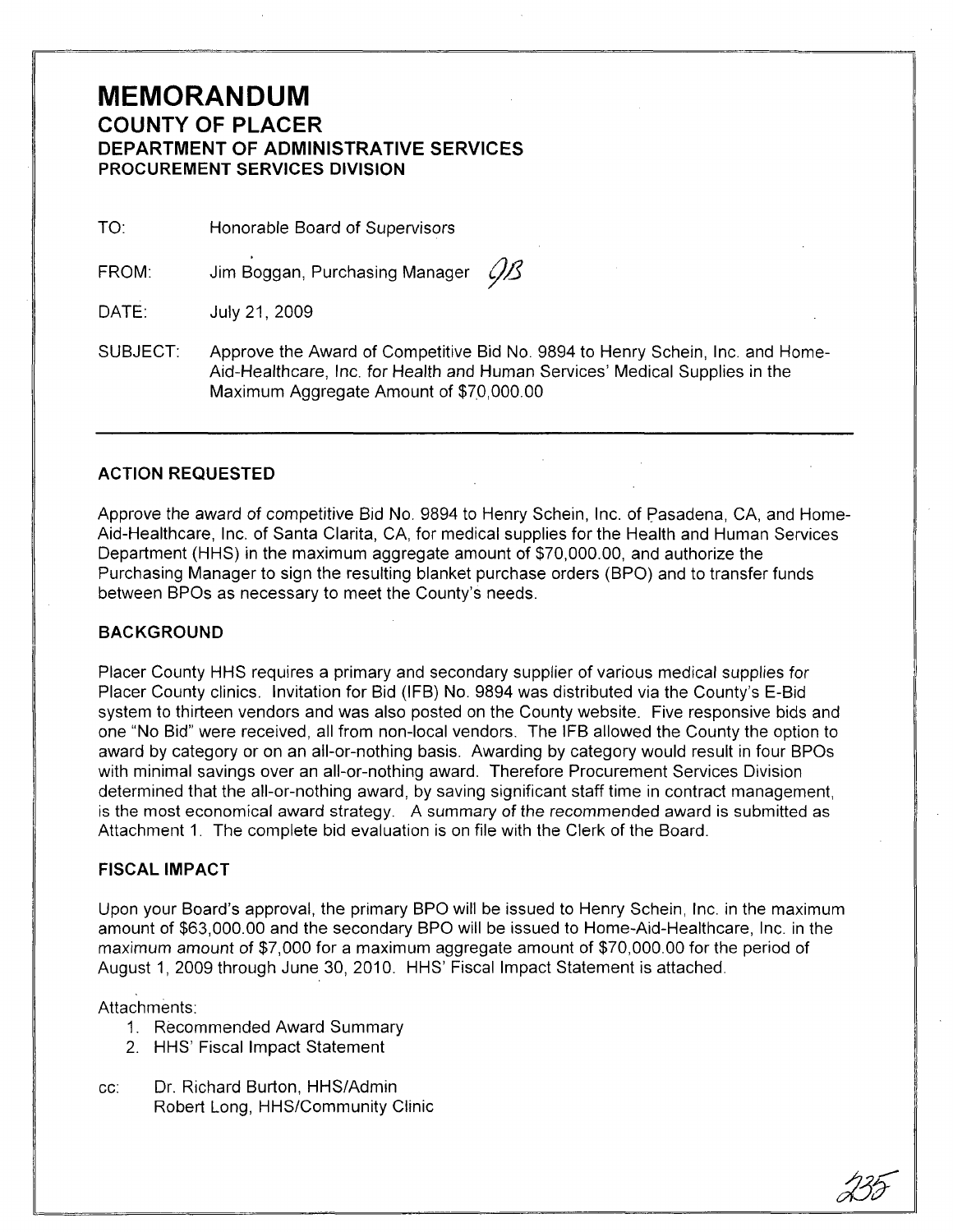## **RECOMMENDED AWARD SUMMARY OF BID NO. 9894**

|                | Name of Firm                                                                      | Henry Schein                  |                        | Home-Aid-Healthcare      |                       |                                           |
|----------------|-----------------------------------------------------------------------------------|-------------------------------|------------------------|--------------------------|-----------------------|-------------------------------------------|
|                | City/State                                                                        | Pasadena, CA                  |                        | Santa Clarita, CA        |                       |                                           |
|                | Telephone<br>Fax Number                                                           | 1800-472-4376<br>775-327-3282 |                        | 661-294-9837             |                       |                                           |
|                | LVP Certified? (1)                                                                | No                            |                        | <b>No</b>                |                       |                                           |
|                | Invoice Terms <sup>(2)</sup>                                                      | Net 30                        |                        | Net 30                   |                       |                                           |
| Cat.           |                                                                                   |                               |                        |                          |                       |                                           |
| No.            | Qty<br><b>Item Description</b>                                                    |                               | Subtotal Per Category  |                          | Subtotal Per Category |                                           |
|                | <b>Orthopedic Supplies</b>                                                        |                               | 6,758.20               |                          | 9,217.95              |                                           |
| $\overline{c}$ | Sutures, Needles, Syringes, and Scalpels                                          |                               | 7,995.10               |                          | 8,728.50              |                                           |
| 3              | Infection Control Supplies                                                        |                               | 3,853.85               |                          | 5,424.30              |                                           |
| 4              | Wound Care Products                                                               |                               | 2,546.25               |                          | 3,586.20              |                                           |
| 5              | <b>Laboratory Testing Supplies</b>                                                |                               | 3,690.00               |                          | 5,500.70              |                                           |
| 6              | <b>Medical Examination Supplies</b>                                               |                               | 6,412.50               |                          | 7,529.20              |                                           |
|                |                                                                                   | Subtotal                      | 31,255.90 Subtotal     |                          | 39,986.85             |                                           |
| (1)            | Local Vendor Preference is granted to those firms who file an LVP 8.25% Sales Tax |                               |                        | 2,578.61 8.25% Sales Tax | 3,298.92              |                                           |
|                | Affidavit with the County prior to the close of the bid.                          | Freight                       |                        | $0.00$ Freight           | 0.00                  | Partial bids submitted from               |
|                |                                                                                   | <b>Bid Total</b>              | 33,834.51 Bid Total    |                          |                       | 43,285.77 Moore Medical LLC               |
| (2)            | Invoice Terms of less than 10 days cannot be considered.                          | <b>LVP</b>                    |                        | $0.00$ LVP               |                       | 0.00 Bound Tree Medical                   |
|                |                                                                                   | Prompt Pay Disc               |                        | 0.00 Prompt Pay Disc     |                       | 0.00 Life-Assist                          |
|                |                                                                                   | Ref. Price                    | \$33,834.51 Ref. Price |                          |                       | \$43,285.77   All Things Medical & Dental |

#### **\*RECOMMENDED SPO AWARD AMOUNTS: \$**

\*\* - BPO's shall be awarded to a primary and secondary supplier in the maximum aggregate amount of \$70,000.00. The Community Clinics anticipate purchases to be split approximately 90% and 10% between Henry Schein (primary supplier) and Home-Aid-Healthcare (secondary supplier).

**HENRY SCHEIN**

**63,000.00 \$**

**HOME-AiD-HEALTHCARE**

**7,000.00**